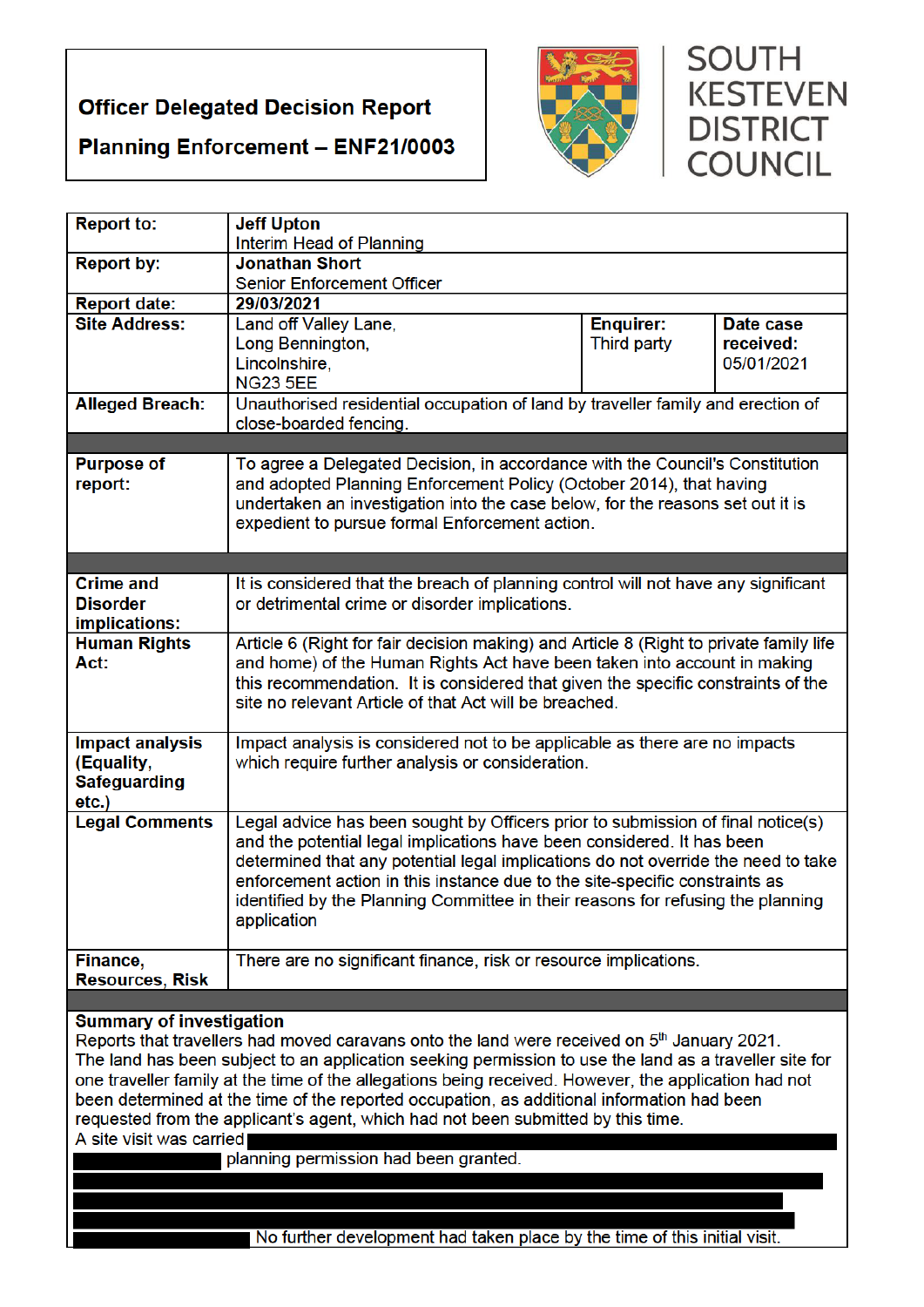Further visits to the site over the weeks following receipt of the initial enquiry confirmed reports that close boarded fencing of over 2m was in the process of being erected around a portion of the site from 21<sup>st</sup> January onwards.

No further development has been noted on the site.

Planning application S20/0669 was recommended for approval by officers at Planning Committee on 17<sup>th</sup> February 2021. Due to this recommendation, it was not felt to be reasonable or proportionate to consider enforcement action until the application was determined.

Planning Committee resolved to refuse planning permission on 17<sup>th</sup> February 2021 and confirmed their reasons for doing so, confirming the refusal at a previous hearing on 17<sup>th</sup> March 2017.

#### **Assessment of Case & Reason for Recommendation**

#### **The Site**

The site is a field off Valley Lane, just outside Long Bennington. It is situated to the west of the junction of Valley Lane and the northbound slip-road to the A1.

The A1 runs to the east of the field, between the site and the village. To the south of the site is a maggot farm. The site is accessed from Valley Lane to the north, using an existing field gated entrance.

The field is mostly laid to grass, with an area of informal hardstanding to the north eastern portion of the field which is where the caravans are currently situated.

Mains water has not been connected, although, it is understood that there is a mains water pipe that is ready to be connected to, close to the vehicular access into the field. No drainage treatment or septic tanks are believed to have been connected/installed.

l close-

#### **Description of the development**

boarded fence of between 2-2.5m has been constructed around a portion of the field.

# **Planning History** S20/0669 - To be refused following Planning Committee decision 17/02/2021 & 17/03/2021.

#### **Reasons for Refusal:**

- 1. Noise from the A1 and odour from the adiacent Long Bennington bait maggot farm have potential to adversely impact on the residential amenity of the occupiers of the proposed accommodation. Insufficient information has been submitted to fully assess these impacts and therefore planning permission should not be granted as there is potential conflict with Local Plan Policy H5, criterion a. Other material considerations, including the personal circumstances of the applicant and the need for are not considered to outweigh this conflict.
- 2. The proposed development by virtue of its design, siting and layout would fail to make a positive contribution to local distinctiveness and the character of the area contrary to Local Plan Policy DE1 and Planning Policy for Traveller Sites (2015), para 26.

# S19/2018 - Application returned - Invalid 18/02/2020

Erection of Log Cabin and barn for machinery storage

#### S19/1306 - Refused 09/09/2019

Erection of log cabin and use of land for touring caravan for a forestry and agricultural worker. Reasons for Refusal:

1. No evidence or justification to demonstrate the essential need for agricultural or forestry workers to be accommodated at this location has been submitted. This conflicts with Core Strategy Policy SP1 which requires proof that there are no other more sustainable options available for development to be permitted on a less sustainable site and the NPPF (para 79) which states isolated homes in the countryside should be avoided unless there is an essential need for a rural worker to love permanently at or near their place of work in the countryside.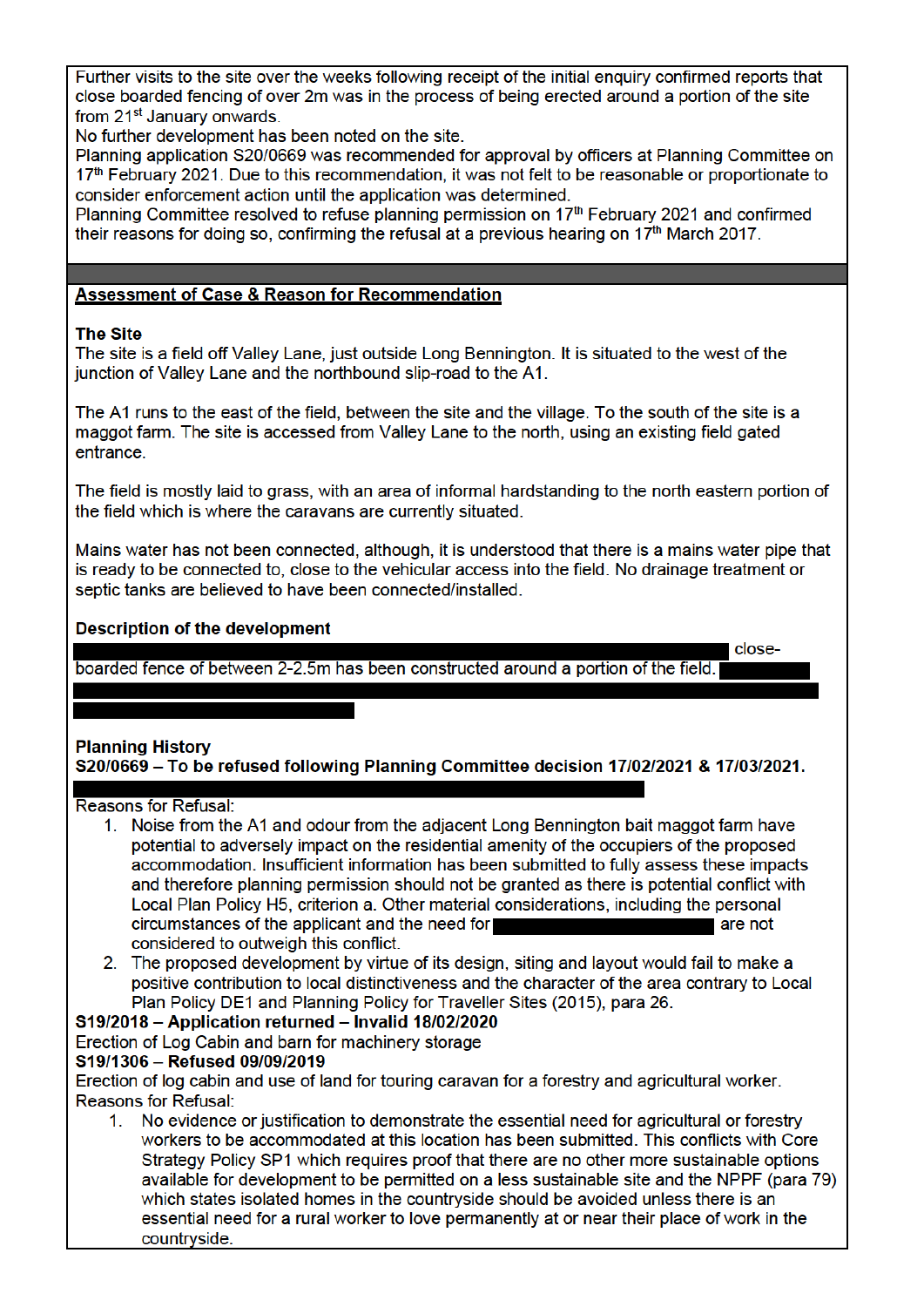- 2. 2 The proposed location of the development is outside the existing village boundary and would therefore conflict with Long Bennington Neighbourhood Plan Policy LB1.
- 3. 3 The development is likely to impact on the existing biodiversity and ecological networks within the site which is required to be assessed in accordance with Core Strategy Policy EN1. Further, the NPPF (para 170) requires planning decisions to minimise impacts and provide net gains for biodiversity. Insufficient information has been submitted to fully assess these impacts and therefore planning permission should not be granted.
- 4. 4 Noise from the A1 has potential to impact on the residential amenity of the occupiers of the proposed accommodation. Insufficient information has been submitted to fully assess this impact and therefore planning permission should not be granted as there is potential conflict with Core Strategy Policy EN1 and the NPPF (section 12).
- 5. 5 Odour from the adjacent Long Bennington bait maggot farm has potential to impact on the residential amenity of the occupiers of the proposed accommodation. Insufficient information has been submitted to fully assess this impact and therefore planning permission should not be granted as there is potential conflict with Core Strategy Policy EN1 and the NPPF (section 12).

#### **S18/1922 – Application withdrawn by applicant following request for further information pertaining to traveller status 03/07/2019**.

Change of use of land to travellers' site for the provision of one mobile home and one touring caravan.

#### **Relevant Planning Policies SKDC Local Plan 2011 - 2036**

SP5 – Development in the open countryside

- H5 Gypsies and Travellers
- EN1 Landscape Character
- EN2 Protecting Biodiversity and Geodiversity
- EN4 Pollution Control
- EN5 Water Environment and Flood Risk Management
- DE1 Promoting Good Quality Design

Policy ID2 – Transport and Strategic Transport Infrastructure

# **National Planning Policy Framework and Planning Practice Guidance**

Section 5 – Delivering a sufficient supply of homes

Section 12 – Achieving well-designed places

Section 15 – Conserving and enhancing the natural environment

Planning Policy for Traveller Sites (2015)

# **Assessment**

The site has been occupied in breach of planning control before any planning permission had been granted.

Officers recommended approval for the development on a temporary basis, in line with guidance in the National Planning Policy for Traveller Sites (2015) at Planning Committee on 17<sup>th</sup> February 2021. The Planning Committee resolved that they were minded to refuse the application and returned to Planning Committee on 17<sup>th</sup> March 2021 to consider the reasons for refusal.

The Officer Report for the 17<sup>th</sup> February Committee discusses the Policy considerations at length. Following the submission of the proposed reasons for refusal to the Committee Meeting on  $17<sup>h</sup>$ March, it was resolved to refuse planning permission on the grounds that:

- 1. Noise from the A1 and odour from the adjacent Long Bennington bait maggot farm have potential to adversely impact on the residential amenity of the occupiers of the proposed accommodation. Insufficient information has been submitted to fully assess these impacts and therefore planning permission should not be granted as there is potential conflict with Local Plan Policy H5, criterion a. Other material considerations, including the personal circumstances of the applicant and the need for traveller pitches in the district are not considered to outweigh this conflict.
- 2. The proposed development by virtue of its design, siting and layout would fail to make a positive contribution to local distinctiveness and the character of the area contrary to Local Plan Policy DE1 and Planning Policy for Traveller Sites (2015), para 26.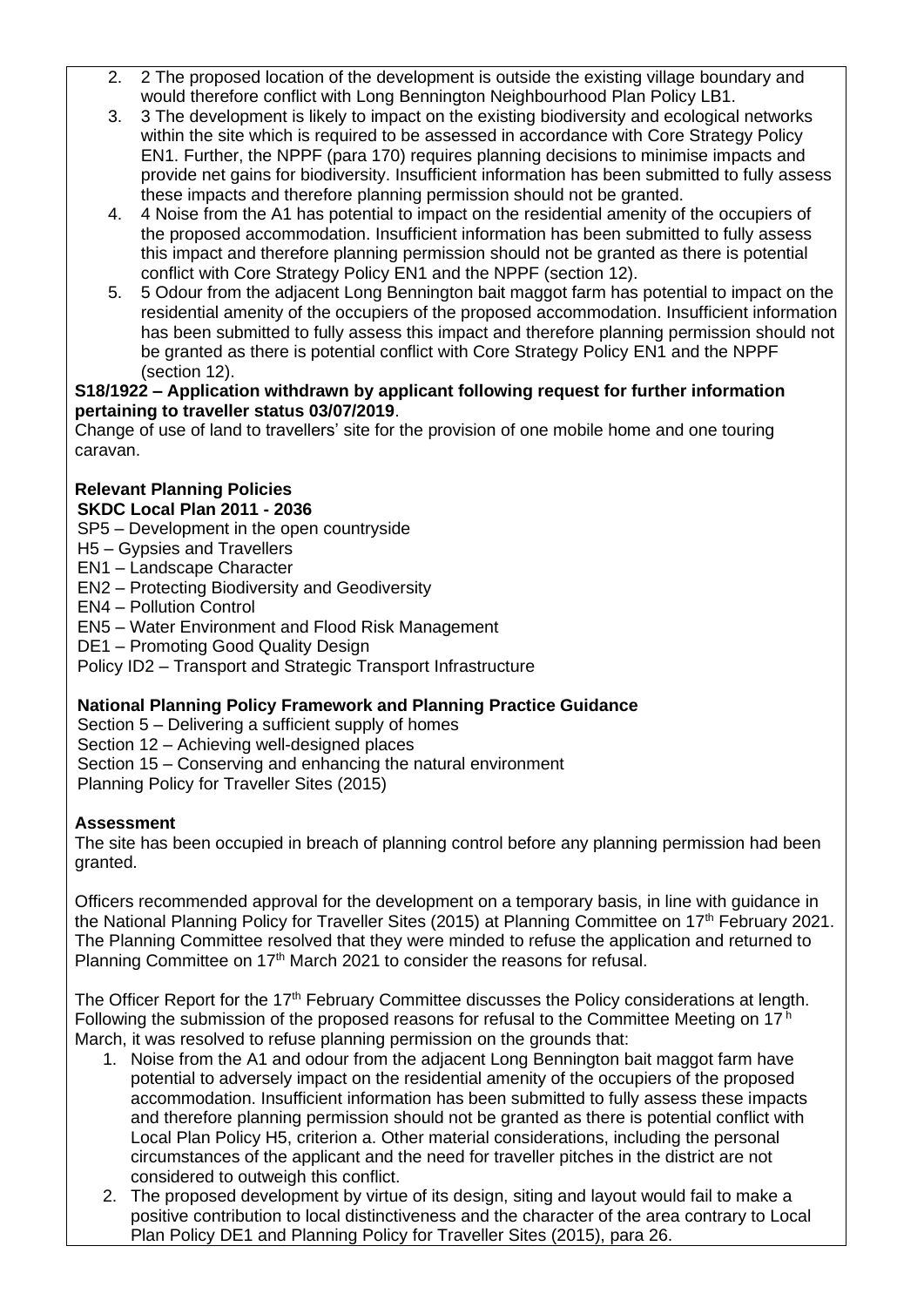While the site is a similar distance from the A1 to properties in the village to the east, caravans do not provide as much protection from noise as dwellinghouses with solid wall construction. It is therefore felt that the noise from A1 dual carriageway is such that it adversely impacts on amenity of the occupiers of the site.

In addition to the noise from the A1, smells from the neighbouring Maggot Farm to the south of the site during the summer months, is such that it will lead to unacceptable living conditions for the occupants for at least part of the year.

The harm from the noise of traffic using the A1 and smells from the maggot farm result in unacceptable living conditions for the occupants of the site. The unauthorised development is therefore in conflict with Local Plan Policy H5 and NPPF Section 12.

The expanse of close-boarded fencing that has been erected around part of the site is a clearly visible, incongruous feature on a site in the open countryside, characterised by agricultural field boundaries and hedges. It is therefore harmful to the character and appearance of the area, contrary to Local Plan Policy DE1, NPPF Section 12 and National Planning Policy for Traveller Sites (2015).

# **Human Rights**

There are not understood to be any available allocated pitches for travellers in SKDC or in the wider locality.

It is felt that any Enforcement Notice should include a period for compliance that takes into account the occupant's situation and current government guidance that Councils should consider being<br>tolerant to additional pressures tolerant to additional pressures restrictions through the COVID pandemic.

While the Government's COVID Roadmap has not set any fixed dates, as the situation needs to be reviewed at every proposed step, it does provide some measure of assurance that restrictions will have at least been eased through the coming months into the summer.

Article 6 (Right for fair decision making) and Article 8 (Right to private family life and home) of the Human Rights Act have been taken into account in making this recommendation. However, the occupants of the site the planning application process had concluded and **EXECUTE:** The concluded and **EXECUTE:** The concluded and **EXECUTE:** The considered that no relevant Article of that Act will be breached.

The Physical steps that will be required to comply with the notice are relatively straightforward, as operational development is limited to the erection of close boarded fences. With consideration given to the Government's advice **and current understanding of COVID** restrictions easing, it is felt to be reasonable to require a compliance period of 3 months.

#### **Conclusion**

The development constitutes a breach of planning control, as defined by Section 171A(1)(a) of the Town and Country Planning Act 1990.